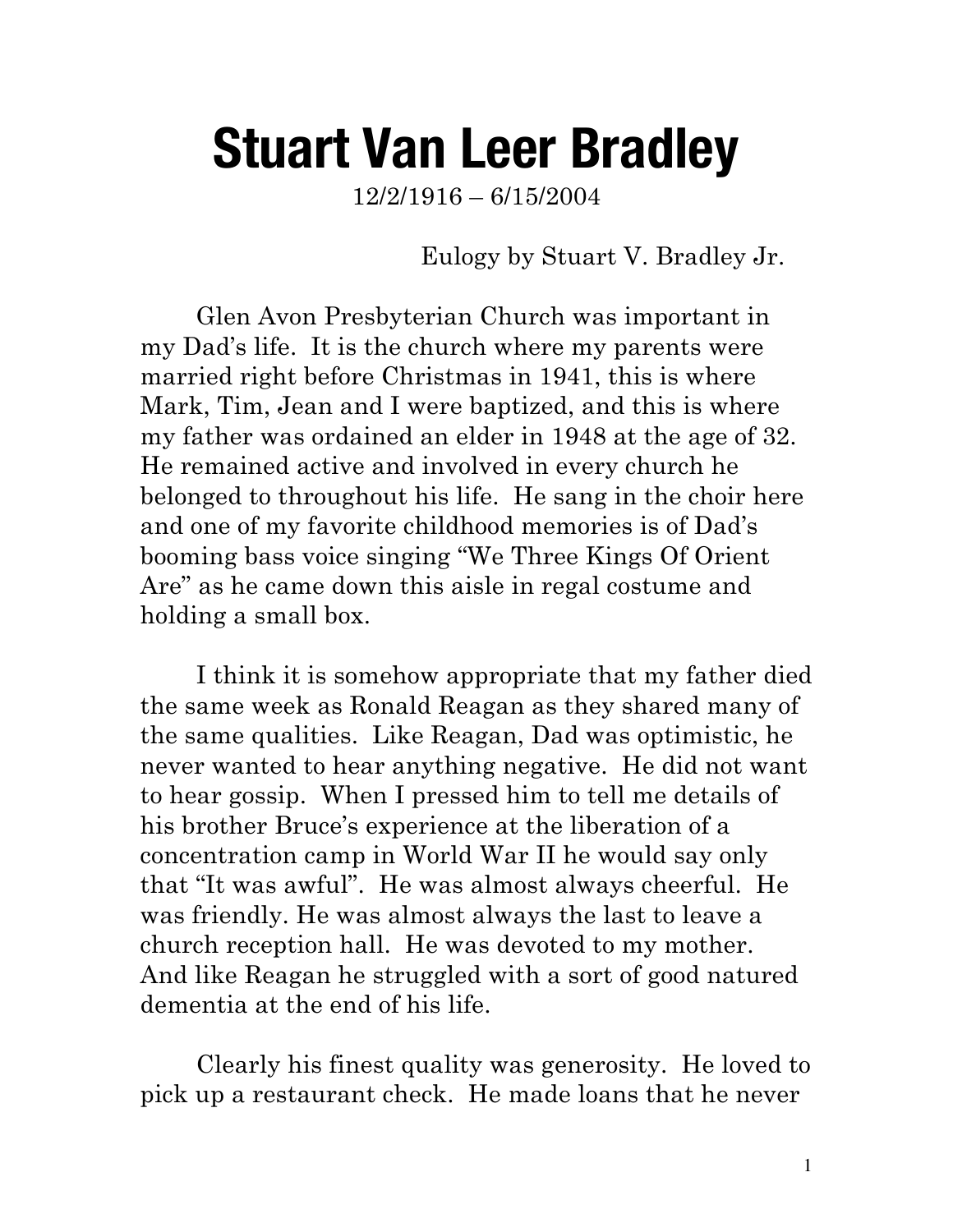expected to have repaid. He paid college tuition for many and that included non family members. He was also generous with his time. He volunteered constantly in his retirement. After the first hurricane to hit Kauai he was down at the Red Cross headquarters every day. I could also say he was generous with his advice, and many of you know he was quite persuasive.

Let me tell you a little about my Dad's life. He was the third of four boys born to Edward and Kathryn Bradley. His father was a timber cruiser for the family lumber business in Duluth and was away six days a week. That came to an end when Dad's older brother William got sick and died at the age of three months and his mother was distraught at having to deal with it alone. He was born in 1916 in a small town in the upper peninsula of Michigan called Alpha. They then moved to Iron Mountain and then to Iron River, Michigan. Some winters they would spend in California and Dad told me of the excitement of riding the Los Angeles street cars to school hanging on to the outside straps. They had a cabin at Spread Eagle and it was Dad's job to row across the lake for ice cream on Sunday because they were not allowed to use the boat motor on the Sabbath.

Dad learned to drive by taking his father around the county when he ran successfully for school board chairman. Dad wanted to be a lawyer. He was in High School during the Depression and his mother signed him up for an ROTC summer camp where the prize for the best camper was a full college scholarship. Dad won the scholarship only to find that it was to Michigan Tech and there was no prelaw program there. He got degrees in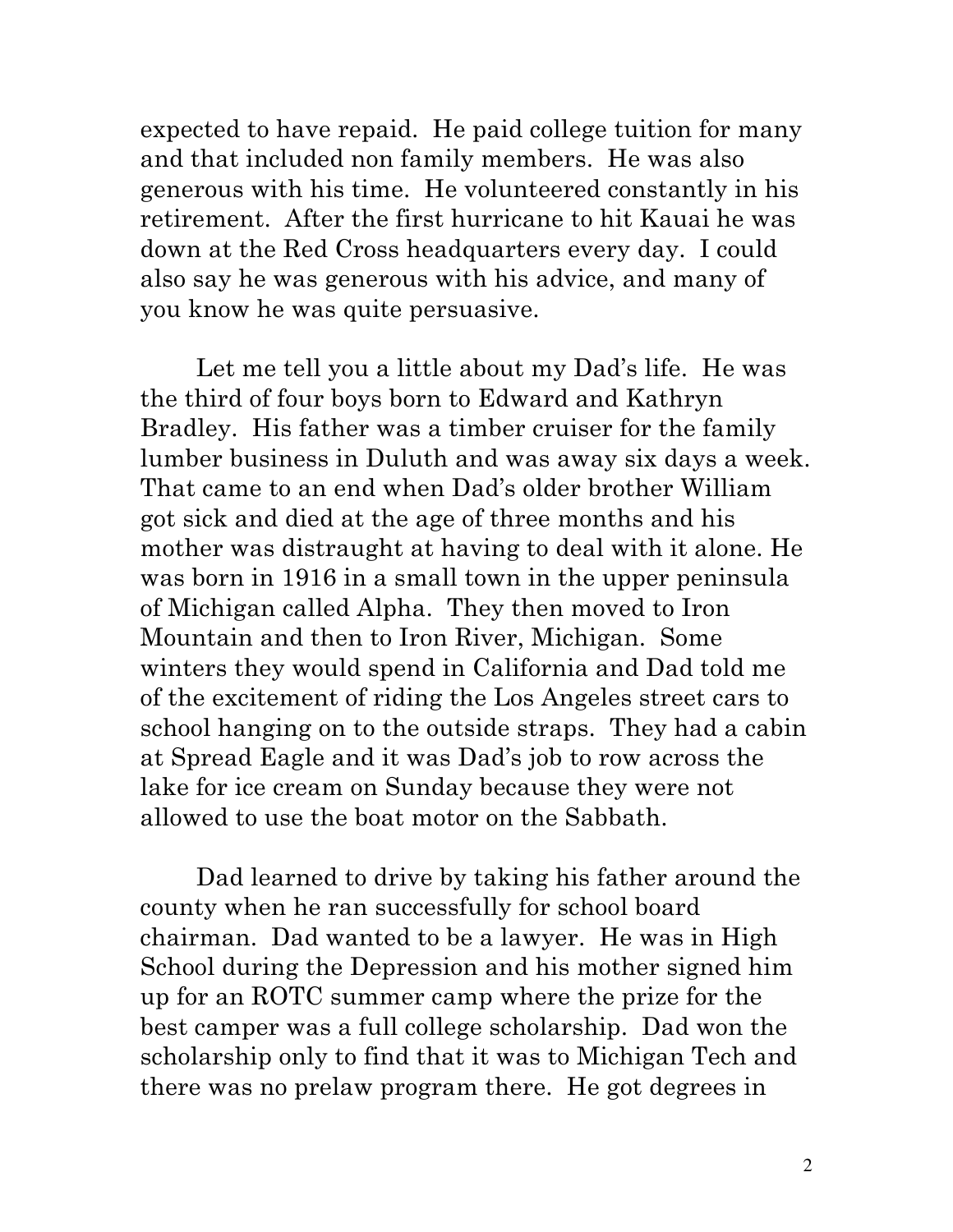Civil and Mining Engineering staying on for a fifth year because there were no jobs. He was, however, on the debate team.

Dad's first job was in Virginia, Minnesota and then Duluth. He met my mother on a blind date. Dad did not work for long before he was called up and sent to Fort Belvoir in northern Virginia in the Army Corps of Engineers. That is when he invited my mother to visit and proposed to her on a paddle boat in the Tidal Basin next to the Jefferson Memorial in DC.

He spent 5 years and one month in the service and was promoted to Captain. He helped build the Alcan Highway in British Columbia and D-Day tent camps in Wales. He also got to be an army prosecutor in France, oversaw army contracts in Belgium, and helped rebuild bridges in France and Germany.

He was a white officer in a black general services regiment. The closest they got to combat was during the Battle of the Bulge when they realized that there were no front line troops between them and the advancing Germans and as my father would say with a laugh "they skidadled". He wrote my mother over 600 letters during that period which she saved and I treasure. Since he was an officer he could censor his own mail so the letters are surprisingly informative. It is revealing that not one letter from my mother to him during the war has survived. He always lived in the moment and did not collect mementoes from the past.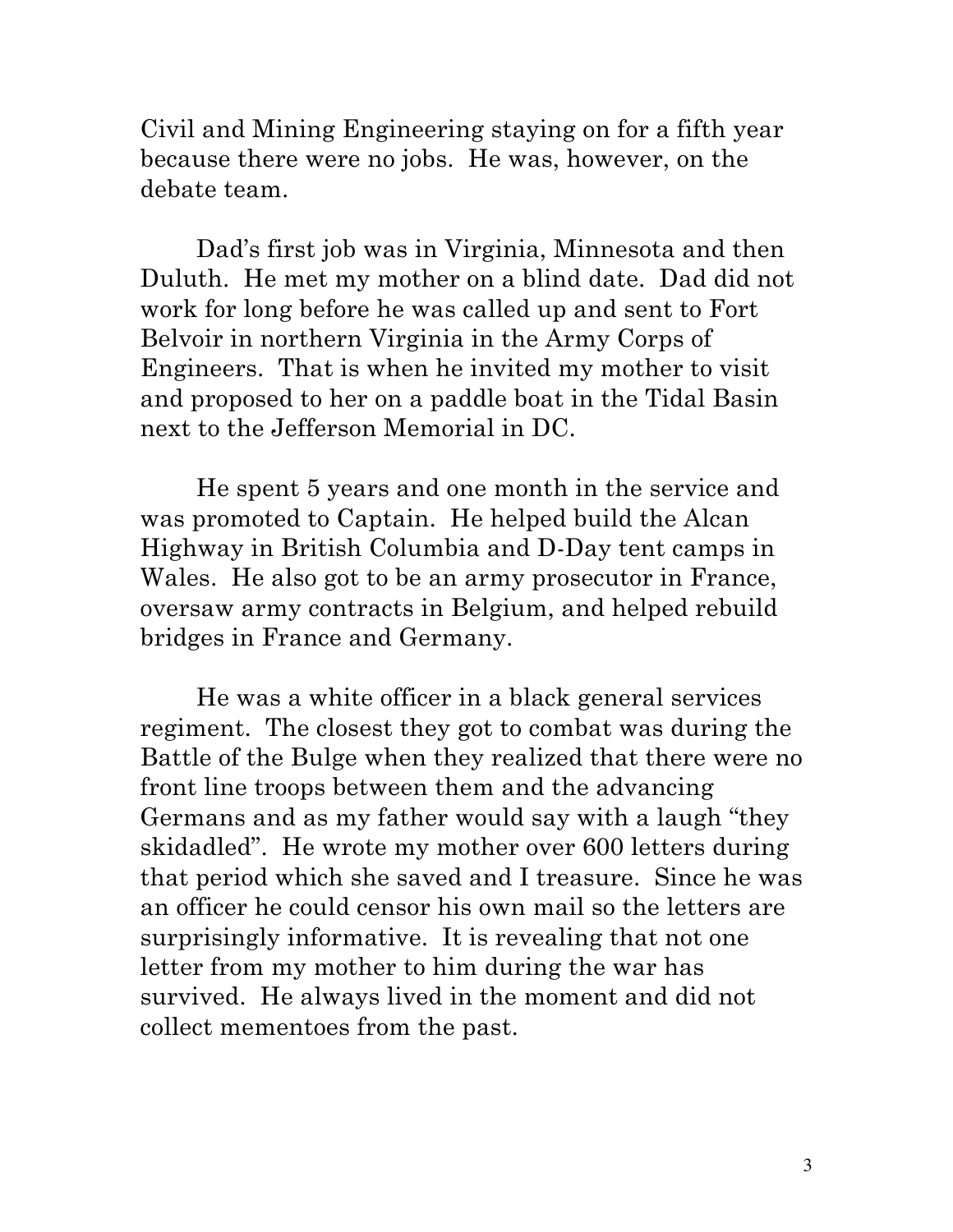My parents saved their money through the war and in 1948 built a house on Lakeview Drive here in Duluth several blocks from where my mother grew up. Later they built a cabin outside Iron River, Wisconsin. Dad's early morning splash would often wake us up in the boathouse as his dive off the dock was really more like a belly flop. He would commute into work in Duluth and then after he drove back he took another swim before dinner. We kept the cabin even after Dad was transferred to Pittsburgh by U.S. Steel in 1964.

Dad took early retirement at the age of 55 after working for 33 years and he collected a pension for 32 years. Not a good deal for US Steel. In 1971 my parents moved to the north hills of Pittsburgh to be near my sister and her babies. In 1979 they moved to Kauai where my brother Tim lives.

I have to say that Dad clearly loved living in Hawaii the most. He liked the year round gardening, the sea breezes on the lanai, the chance to go barefoot most of the time. He was a goodwill ambassador for the Island of Kauai, loved to greet tourists, and even brought some home to stay for a few days or even weeks.

After this service we will bury his ashes at Forest Hill Cemetery near here. There are four generations of Bradleys buried there including Dad's three brothers, his parents, his grandparents, his great grandparents, and numerous other relatives. I would like to point out that it was 50 years ago this year that his beloved younger brother Bruce passed away and 20 years ago that his mother Kathryn died at the age of 97. I also think it is